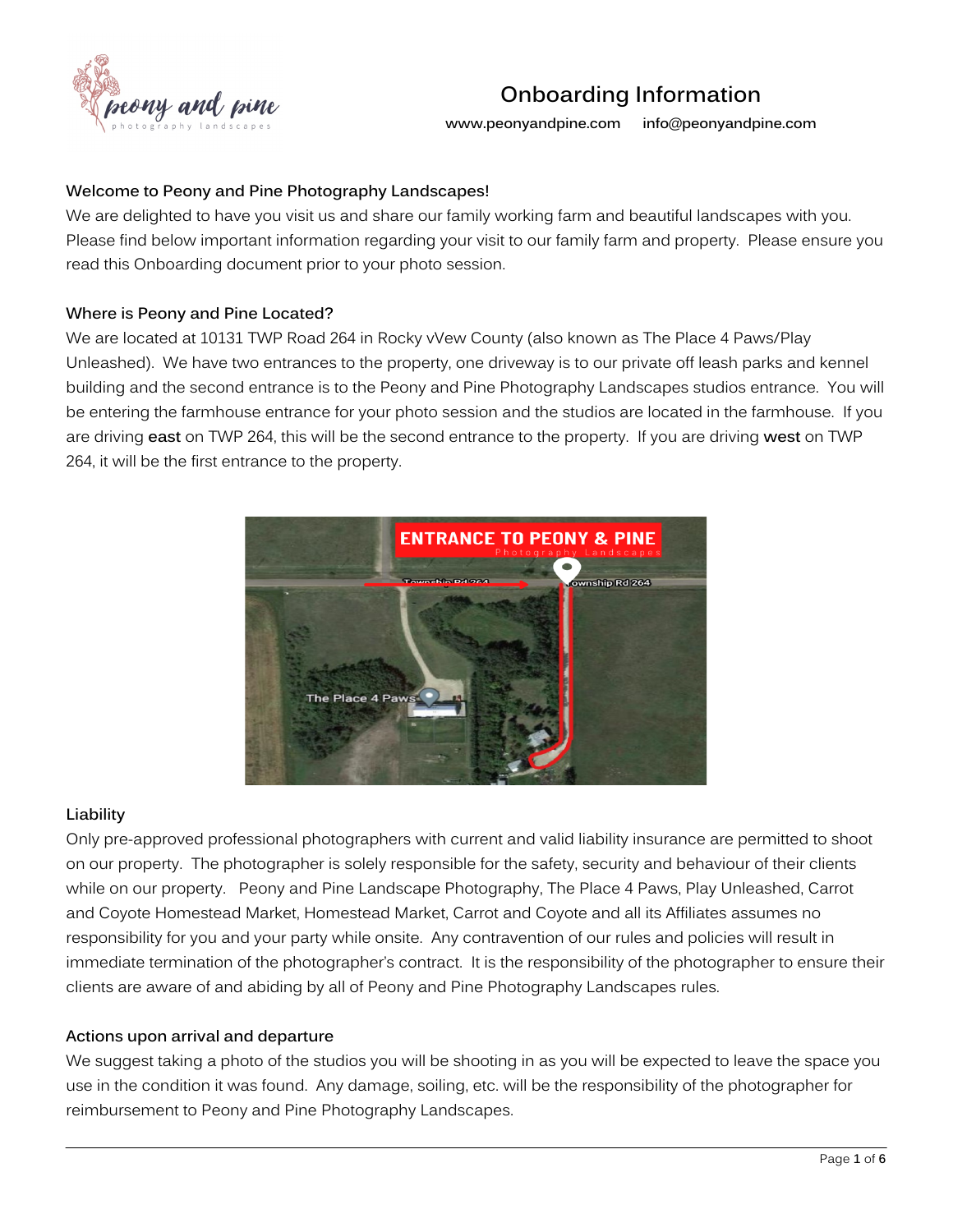

**www.peonyandpine.com info@peonyandpine.com**

# **What security is in place?**

We have security cameras and alarms on the property. Should there be an emergency, dial 911 immediately and advise First Responders that you are at Peony and Pine Photography Landscapes (also known as Play Unleashed) at 10131 Township Road 264. The muster point is the main building at Play Unleashed.

## **Is there a washroom on site?**

Yes, for all outdoor shoots there is a porta potty located beside the kennel building. Defecation and/or urination outside of the designated facilities will result in immediate removal from the property for both clients and photographers and the photographer's contract will terminated immediately. For indoor shoots, an indoor washroom is available. Please note we are on a septic system which means **only toilet paper is permitted to be flushed**. Flushing anything other than toilet paper will result in thousands of dollars in damage in repairs which the photographer will be responsible for reimbursing. Do not flush feminine hygiene products, wipes, paper towel, hand towels, masks, hair nets, wipes, etc. The indoor washroom is only to be used by photographers and clients who have booked and paid for space for our indoor studios. Outdoor photo shoots must use the outdoor porta-potty located beside the kennel building.

### **On Site Contact**

The photographer is the onsite contact for clients. **There will be no tolerance for the following behavior and the photographer and client group will be evicted and the photographer's contract will be terminated immediately should these occur. Please note security cameras are located throughout and appropriate action/charges will be taken in the event of breaches. These rules apply to all areas of our property (both indoors and outdoors): There is to be no:**

- Absolutely no photo shoots, videos or activity pornographic in nature permitted. No one is to be in a state of undress or have sexually explicit photos or videos taken at any time.
- Indoor shoots are to be contained to the designated studios. The studio is a working family home, and we ask that you respect our family's privacy. Our family is onsite at any given time. **Absolutely no access is permitted to the kitchen, basement or back porch.**
- Take photos of the spaces you are using prior to shooting as you will be expected to leave the studios in the condition they were found.
- Individuals under the influence of alcohol or drugs
- Drugs, alcohol, cannabis, vaping, smoking
- Fires, matches, fireworks, sparklers, candles, campfires or similar type of items
- Smoke cannons/bombs, paint, sunflower seeds, confetti or similar items that are difficult to clean or items that can cause a fire danger
- We are on a septic system. Only toilet paper is permitted to be flushed in the toilet. No paper towels, diapers, feminine hygiene products, masks, hair nets, wipes, etc. Not adhering to this rule will result in thousands of dollars in damage which you will be responsible for payment of repairs.
- Climbing of trees, picking rocks, flowers, removal of any items from the property.
- Breaking branches, uprooting plants, trees, etc.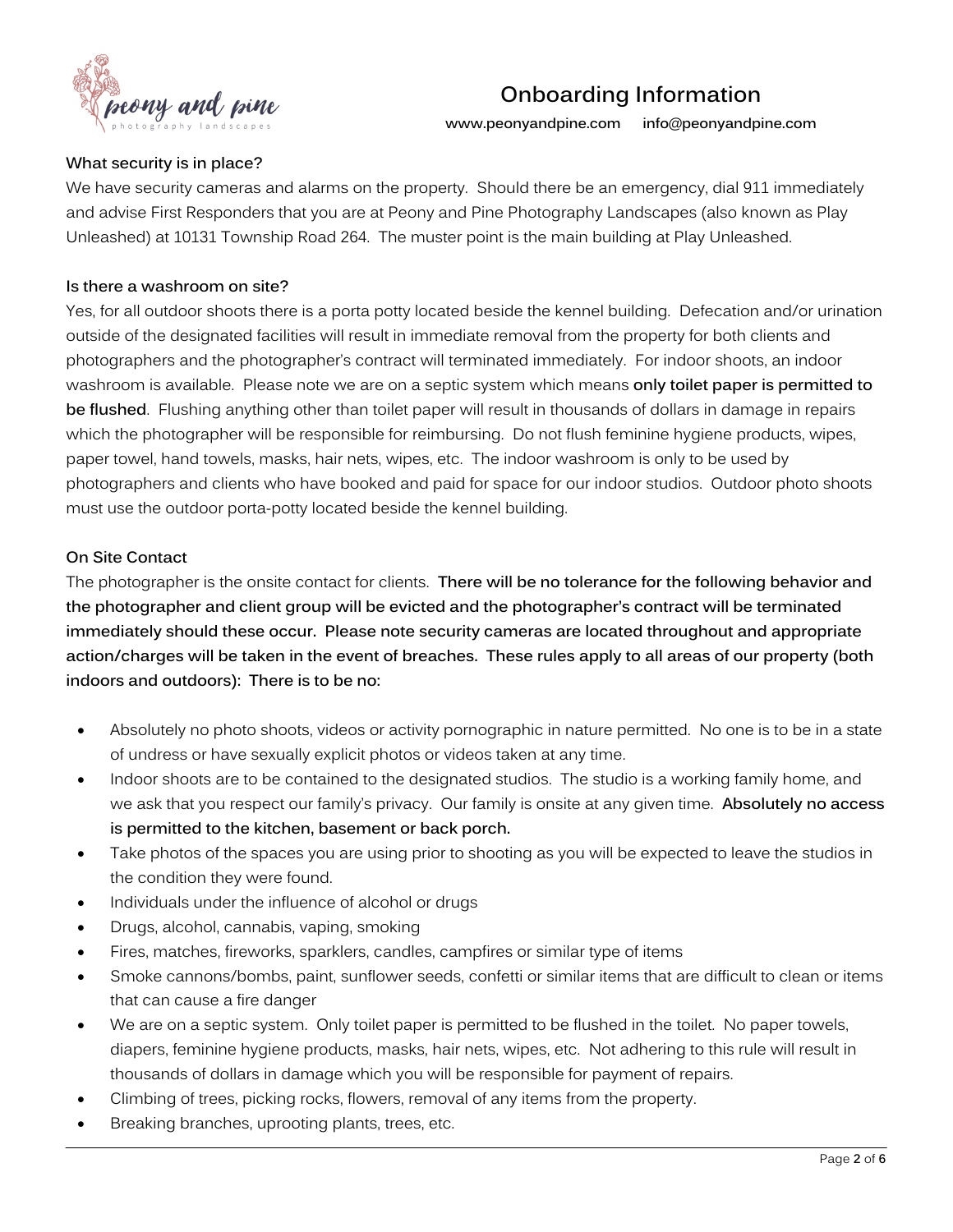

**www.peonyandpine.com info@peonyandpine.com**

- Any damage or soiling to the studios, props, furniture and property will result in the photographer responsible covering the full cost of damages.
- Climbing on vehicles, tractors, fences, equipment, structures
- No entrance to the house, garage, cabin, any of the outbuildings
- Foul language, fighting, aggression, disturbances, inappropriate behaviours
- Harassing, scaring, teasing of livestock photographers and clients are not permitted to be around the animals
- No pets unless they are being photographed. No pets are permitted in the indoor studios. Pets are permitted in the outdoors studios only.
- All pets must be on leash, under control at all times. Any pets with a history of aggression is not permitted on property..
- All outdoor footwear must be removed when entering the indoor studio.
- No new blue jeans on furniture, bedding, etc. as the dye stains the fabric.
- Urinating and/or defecating on the property will result in immediate removal and cancellation of the photographer's contract.
- Children under the age of 18 must be accompanied by an adult.
- A responsible adult over the age of 18 must be supervising and responsible for children at all times.
- All pet waste, garbage, debris, refuse must be cleaned up immediately and taken with you when you leave. Garbage receptacles are not provided.
- Any damages will be subject to fines and/or legal action.
- You must ensure all garbage is taken with you when you leave. The property must be left in the condition you found it. Garbage receptacles are not provided.
- Food and/or drink is not permitted in the studios, however if you would like to host a cake smash photo or something similar, your photographer must receive preapproval by contacting info@peonyandpine.com. Should food be approved, a covering must be placed under the food item and all food removed after the photo shoot. No garbage, debris or refuse is to be left on the property. The property must be left in the condition it was found.

# **Can I walk around and view the other photography spaces while I am on the farm?**

No. This is a private residence and a working farm. Our family will be onsite and we ask that you respect our privacy. Clients and photographers are not permitted to wander the property and must remain in the photo shoot location only. If you would like to view our landscapes, you are welcome to view them on our website.

# **Do photographers need to book set up and take down time?**

Yes. When booking, ensure you book enough time to set up and take down. We will often have back-to-back photo shoots, so **without exception, you must leave at your designated time and arrive not earlier than your booked time.**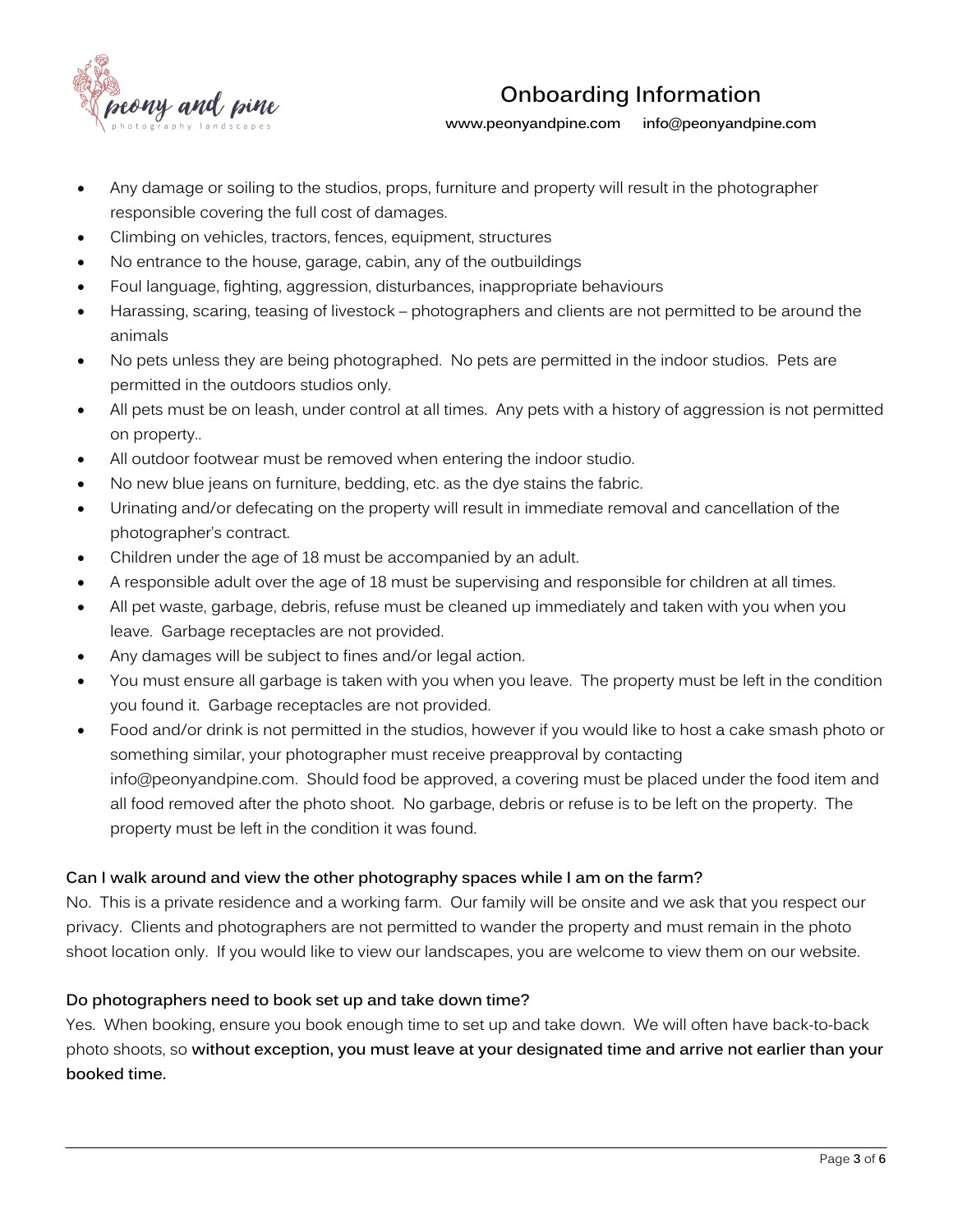

**www.peonyandpine.com info@peonyandpine.com**

### **How do I access the indoor studios?**

On the day of your photo shoot, you will be provided with a key code for the front door. Please ensure you lock the door upon your timely departure.

## **How do I become an Approved Partner Photographer?**

You must be a professional photographer with current and valid business insurance. You apply online on our website at wwwpeonyandpine.com Once we receive your application and confirm your insurance, we will contract you for an orientation. Once your tour and onboarding is complete, you will be approved and able to start booking studio times.

### **How do I book indoor and outdoor studio time?**

All bookings are done on the Peony and Pine MindBody app. You will be given instructions in an email when you are notified of your approval of how to book studio space.

### **What areas are designated studio space?**

The house has several studios, however the house is considered one booking. The outdoor studios are broken up into the Cabin and Truck studio and the Grandmother Tree studio. You are not permitted to wander outside of the studios you have rented.

#### **Can I book the Play Unleashed dog parks as studios?**

Yes, you are permitted to shoot in the parks. You will book the parks as you would to use them for an off leash time. Please book through our Play Unleashed MindBody app. You will need to search Play Unleashed in the app store and will be able to find the MindBody application there. Please set up a profile and you will be ready to book park space for photo shoots.

#### **What are your rates?**

Please see our website www.peonyandpine.com for current rates.

# **Can I arrive early and stay after my photo shoot?**

No, you and your group must adhere to the booking times. Photographers and their groups are to arrive no earlier than 10 minutes prior to the start of their photo session and leave immediately at the end of their booked session. All must remain in your vehicles until the booked session time. Once the booked time arrives, photographers and clients must depart their vehicles and go directly to the studio they have booked. Please do not linger in the parking lot after your shoot as we have several other activities taking place at any given time.

# **Can my friends and/or family who are not being photographed come to the photo shoot?**

No, only those who are in the photos are permitted on site.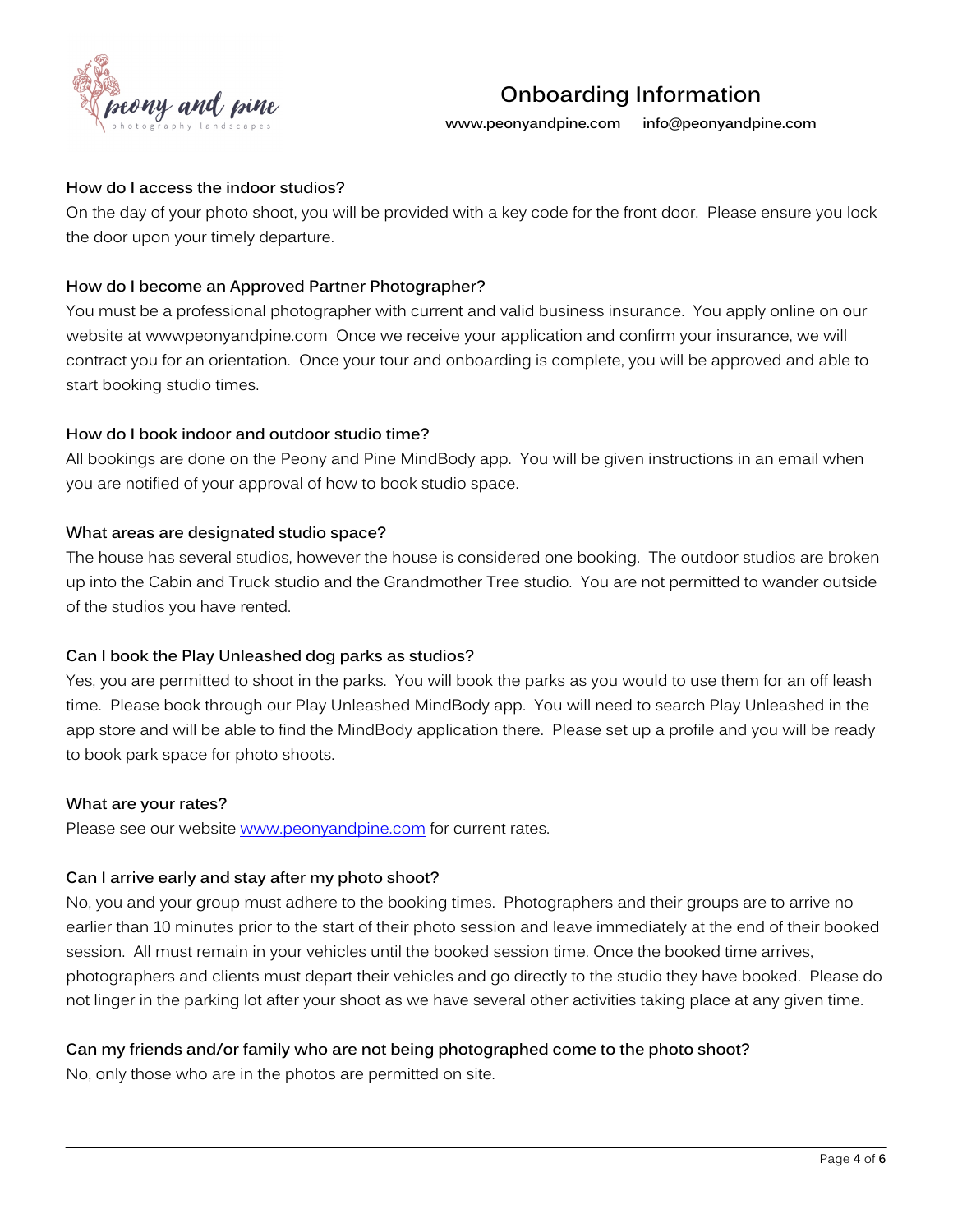

**www.peonyandpine.com info@peonyandpine.com**

## **What Covid-19 protocols are in place and what is your responsibility?**

Photographers must wear masks while in our studios. Photographers are responsible for providing hand sanitizer and enforcing appropriate social distancing and rules as per the current Alberta Health Services regulations and guidelines for their clients. All clients are expected to comply with the protocols. The photographers and their clients will be expected to complete the COVID 19 checklist prior to arriving for your photo shoot. Please reference Alberta Health Services COVID 19 Checklist right before your photo shoot. Anyone experiencing COVID symptoms as outlined in the AHS COVID 19 checklist is not permitted on property.

### **Where do I park?**

Parking is located at the farm entrance of The Place 4 Paws/Play Unleashed property (the second entrance to the property when driving east on TWP 264 and first entrance when driving west on TWP 264). Please park in the designated area so we can maximize the limited parking space we have available. Parking is only permitted in the designated parking areas. We have several septic fields on property. Parking on top of these fields could result in thousands of dollars in damage which you will be responsible for.

### **Beware of electric fencing**

Several areas of the farm have electric fencing to prevent wildlife from destroying property. Do not wander the property as there is a risk of electrical stock should you come into contact with any of the electric fencing.

# **What is the terrain of the property and what should I wear?**

As we are located on a farm, the property has uneven landscapes and terrain. Please ensure that you are wearing appropriate footwear to walk to your set location and that you are dressed for the weather.

# **Can I use the livestock at Peony and Pine in my photo shoots?**

No. Our livestock is not permitted to be used as props or accessories in any photoshoots. We recognize that some photographers may want to take photos of our livestock in their natural habitat and this is permitted as long as it is from a safe distance and does not interfere with the health and safety of our livestock.

# **Can I bring animals/pets to the farm?**

Pets are only allowed on the property for the purpose of being photographed. Pets are not permitted in the indoor studios. All pets brought to the property to be photographed must be leashed and under control at all times. Pets are not permitted near or around our livestock. No animal with a history of aggression is permitted on site. Please bring your own pet waste bags with you and any pet waste must be immediately removed and taken offsite with you. Should you want to have a safe, secure area for your dog to run loose during photos, we recommend booking one of our 50,000 square foot private off leash dog parks on our property. "The Enchanted Forest", "Ken's Meadow", "Adventureland" or "The Field of Dreams". Please see www.playunleashed.com for further information and to book space.